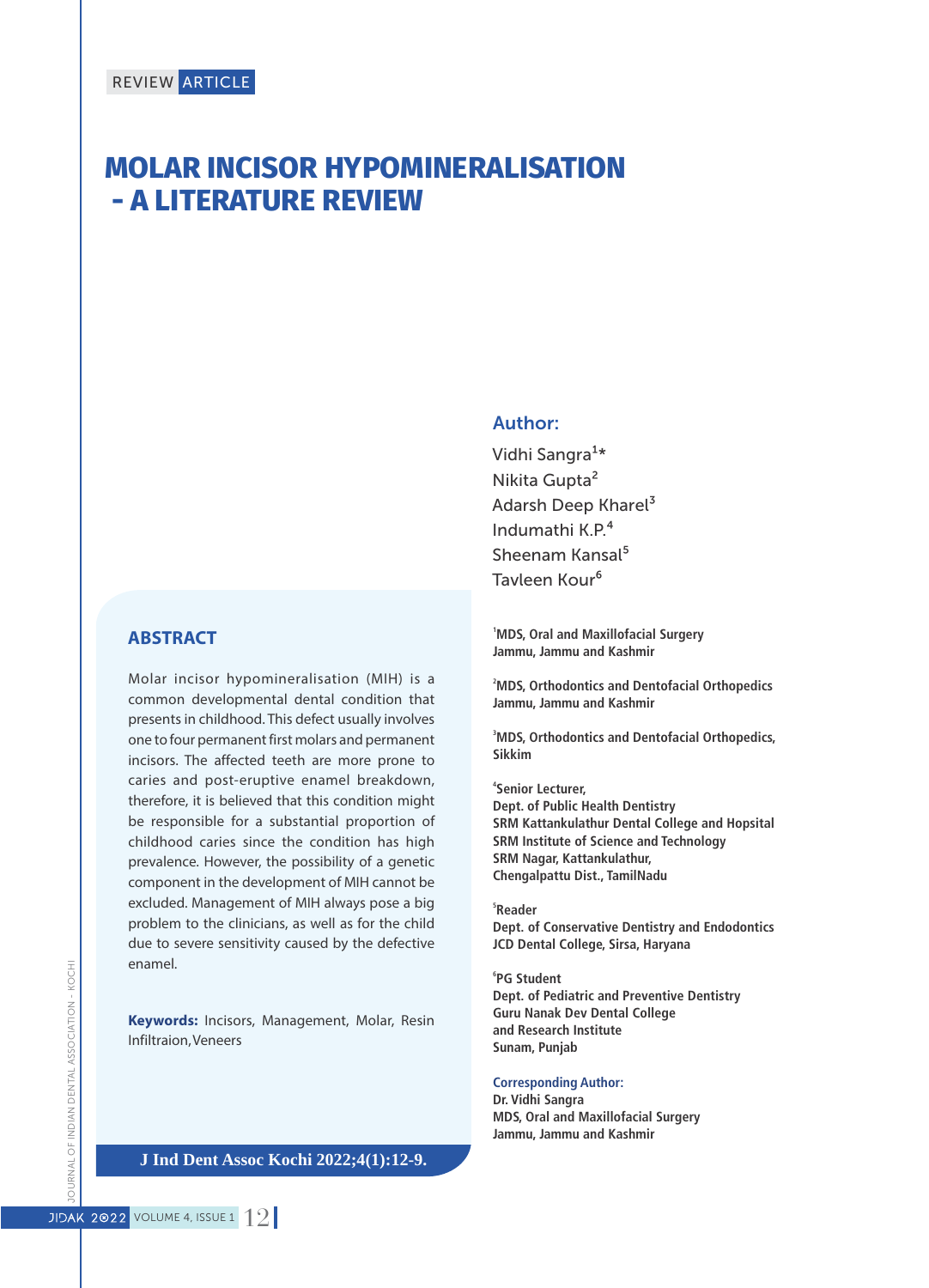Developmental defects of teeth are caused by complex interactions between genetic and environmental factors during tooth 1 development. Enamel is a unique hard tissue which does not undergo remodelling like bone and as a result the structure of enamel is affected during its formation permanently.<sup>2</sup> In recent years, site specific hypoplastic enamel disorders such as molar incisor hy p o m i n e r a l i z a t i o n (MIH) and hypomineralized second primary molars (HSPMs) have become serious concerns in pediatric dentistry.<sup>3</sup> The term molar-incisor hypomineralisation (MIH) was first introduced in 2001 by Weerheijm et al.<sup>4</sup> MIH was defined as 'hypomineralisation of systemic origin, presenting as demarcated, qualitative defects of enamel of one to four first permanent molars (FPMs) frequently associated with affected 5 incisors.

MIH is a hypomineralized defect of one to four first permanent molars and it occasionally involves permanent incisors.It is characterized by demarcated opacities with variable coloration, from white, cream, yellow to brown. The location is usually asymmetrical.<sup>4</sup> Consequently, these teeth may be very sensitive, undergo posteruptive tissue breakdown and be predisposed to caries. Associated opacities on anterior teeth are less likely to have functional problems but may 6 result in cosmetic and psychosocial issues.

### Prevalence of MIH

The prevalence of MIH has been shown to 7 range from 2.8% to 44% in different studies. Among studies with more than 1000 subjects, the prevalence of MIH ranges from 2.8% to 21%. Overall, the prevalence of MIH varies by country, region and age group studied.<sup>8</sup> The worldwide prevalence is worryingly high (14.2%) and varies considerably from 0.5% in 9 India to 40.2% in Brazil. Weerheijm and Mejare reported a prevalence rate ranging from 3.6% to 25% after carrying out studies in European countries.<sup>10</sup> Later, a systematic review by Jalevik showed a wide variation in the prevalence of MIH between 2.4% and 40.2%.A non systematic online search and screening in the PubMed data base using the terms: European Academy of Pediatric Dentistry (EAPD); MIH; after the year 2003 showed prevalence of MIH ranging from 3.5% to 40.2%.<sup>1</sup>

### Aetiology

MIH is a qualitative defect in enamel classified as hypomineralised type that follows the natural incremental lines of enamel formation, from cusp tip to cementoenamel junction.<sup>1</sup> MIH was initially described as an idiopathic defect but the causative mechanism of MIH is still unclear.' Most studies suggest that a combination of factors may affect ameloblasts, resulting in abnormal enamel formation leading to MIH.<sup>11</sup> The clinical presentation of localised and asymmetrical lesions suggests a systemic origin with the disruption in the amelogenesis process most probably occurring in the early maturation stage or even earlier at the late secretory phase.<sup>12</sup> Molar incisor hypomineralisation has no hypoplastic defects as there is no discernable reduction in enamel thickness. Any reduction in enamel thickness seen clinically is indicative of posteruption  ${\rm disintegration}$  of enamel. $^1$ 

The condition seems to be multifactorial and systemic factors such as acute or chronic illnesses or exposure to environmental pollutants during the last gestational trimester and first three years of life have been suggested as causative or contributing factors.<sup>5</sup> The number of affected teeth was associated with the time when the potential systemic disturbance occurred; children with prenatal, perinatal and postnatal problems showing more affected teeth in increasing order.<sup>13</sup> Multiple possible causes have been suggested in the literature, for instance, respiratory tract infections, perinatal complications, dioxins, oxygen starvation, low birth weight, calcium and phosphate metabolic disorders, frequent childhood diseases, use of antibiotics and prolonged breast feeding.<sup>12</sup>

### Laboratory Findings

Hypomineralised enamel appears to have reduced hardness and elasticity, increased porosity, a higher protein content and an altered carbon:carbonate ratio. The relative abundance of serum albumin in yellow/brown hypomineralised enamel has also been reported as a notable finding and a potential inhibitor of enamel crystal growth.<sup>14</sup> Despite these laboratory investigations, questions remain about the depth and degree of defective enamel and the corresponding clinical presentation.<sup>15</sup> Furthermore, the scope of this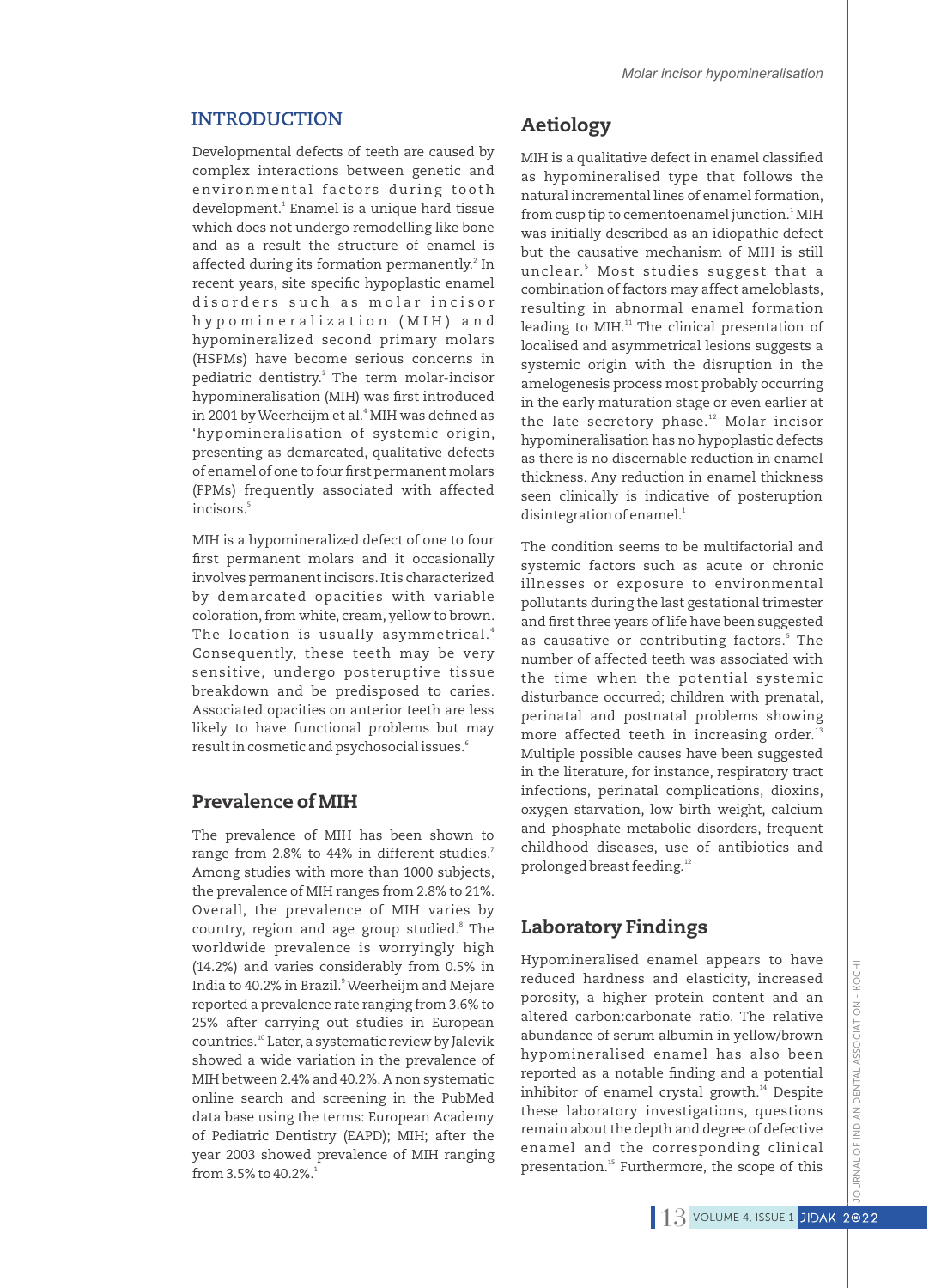in vitro research is limited to extracted human molars, as anterior teeth are unlikely to be 6 removed for clinical reasons.

### Molar Incisor Hypomineralisation and Dentin Pulp Complex<sup>1,16,17</sup>

After evaluation of various mineral content in hypomineralized tissue and comparing it with normal dentin it was found that Ca:P ratio of dentin below hypomineralised was almost identical to that of normal enamel, but when the Ca:C ratio was assessed, it was found to be low in dentin with an elevated level of C. The levels of O and P in dentin of normal teeth were found to be higher, but in hypomineralised teeth, dentin showed higher levels of N. Patients with MIH affected teeth suffer from dentine sensitivity to various thermal, mechanical and osmochemical stimuli due to the porous nature of enamel sometimes, exposing the dentin.This can favour ingress of bacterial contaminants thereby resulting in chronic inflammation of the pulp leading to a variety of morphological and cytochemical neuronal changes, with an over expressed dentin sensitivity.

### Clinical Features<sup>1,18,19,20</sup>

Cervical enamel in most of cases is sound with no evidence of defective structure but if we see at a more occlusal level, the defect is confined to the inner enamel while the outer enamel does not appear to be affected. In the occlusal region, the hypomineralisation is more evident eventually spreading to the entire thickness of the enamel.The defects usually did not involve the cusp tips; the involvement of margin caused reduction in the height. An indicator of the severity of MIH affected teeth is the actual organic content of its enamel whereas brown enamel, the most severe form of MIH, has the highest protein content (15-21-fold greater), whilst the protein content of white/opaque and yellow enamel are both markedly higher (eight-fold greater) than sound enamel.

These microstructural changes in hypomineralised enamel improve the understanding of some of the problems associated with the clinical management of these teeth like the frequent occurrence of enamel fractures and inadequate retention of adhesive materials, both of which are recognized as significant clinical challenges.

### Clinical Problems in MIH<sup>5,20</sup>

- The hypomineralized enamel will be softly porous and has a discolored chalky appearance
- Demarcated white/yellow/brown opacities usually limited to incisal or cuspal one third, rarely involving cervical one third. Defects that are <1 mm are not reported under MIH
- In molars, posteruptive enamel breakdown is common due to occlusal loading
- Rapid caries progression- because of the porous and friable enamel structure
- · Adhesion of restoration material is poor
- Anesthetic difficulties: A combination of hypersensitivity and rapidly progressing caries causes chronic inflammation of the pulp, preventing effective local anesthesia
- Dental fear and anxiety can lead to behavioral management problems
- Esthetic problems in anterior teeth.
- · Tooth Loss
- Occasional eruption difficulties of molars due to enamel roughness
- · Negative impact on the child's school performance due to the absence from school
- · Financial concerns for families

## Diagnosis<sup>6,21,22</sup>

Determining a definitive diagnosis of MIH can be challenging, particularly in younger children in whom permanent teeth are still erupting, as the full distribution of any enamel defects will not yet be evident. So, the ideal time to diagnose MIH is as soon as it is clinically apparent either in primary or permanent dentition. The examination should be performed on clean wet teeth. The clinical presentation of MIH depends on its severity and can range from white-creamy opacities, yellow-brown opacities, post-eruptive enamel breakdown to atypical caries located on at least one FPM(first permanent molar) with or without incisor involvement. The lesions should be larger than 1 mm to be recorded as MIH. Mathu-Muju and Wright had classified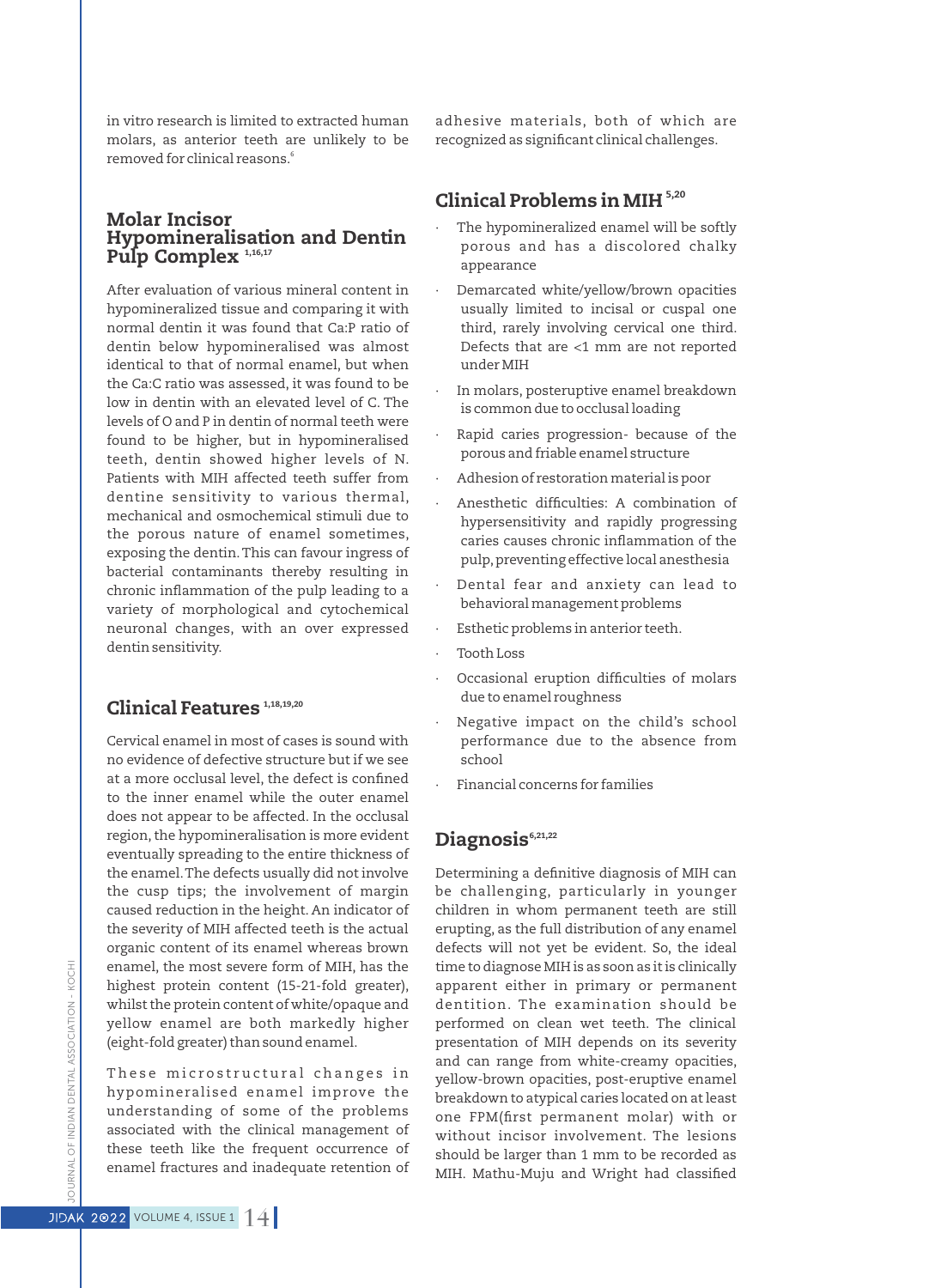MIH into three severity levels:

- · Mild MIH: the demarcated opacities located at non-stress bearing areas, no caries associated with the affected enamel, no hypersensitivity and incisor involvement is usually mild if present
- · Moderate MIH: the demarcated opacities present on molars and incisors, the posteruptive enamel breakdown limited to one or two surfaces without cuspal involvement, atypical restorations can be needed and normal dental sensitivity
- · Severe MIH: post-eruptive enamel breakdown, crown destruction, caries associated with affected enamel, history of dental sensitivity and aesthetic concerns.

# Differential Diagnosis

Conditions which can present with hypomineralised lesions and should be distinguished from MIH include:

- · Fluorosis
- · Traumatic Hypomineralisation
- White Spot Lesion
- · Enamel Hypoplasia
- · Amelogenesis Imperfecta<sup>6</sup>

# Fluorosis<sup>23</sup>

Clinial picture of fluorosis is present as diffuse, linear, patchy or confluent white opacities without a clear boundary. The severity can range from barely perceptible striations in the enamel to gross disfiguration with almost complete loss of the external part of the enamel. It affects teeth in a symmetrical, bilateral pattern unlike MIH which is asymmetrical. but fluorosis affected teeth are caries-resistant while in MIH they are cariesprone.

# Traumatic Hypomineralisation<sup>20</sup>

This is associated with a history of dental trauma to the primary predecessor tooth. Periapical infection of the primary tooth can disturb mineralisation of the underlying tooth germ. It has a wide variety of clinical

presentations differing in shape, outline, localisation and colour.It is often limited to one tooth and asymmetrical.

# White Spot Lesion5

This is the earliest clinical sign of caries. The lesions appear chalkier, matt or more opaque than the adjacent sound enamel. They can be distinguished from MIH because they occur in areas of plaque stagnation, such as the cervical margin of the tooth.

# 5 Enamel Hypoplasia

This is a quantitative defect resulting reduced enamel thickness but in this case borders of hypoplastic enamel lesions are mostly regular and smooth, indicating developmental and pre-eruptive lack of enamel. The margins in MIH with post-eruptive enamel breakdown are sharp and irregular due to post-eruptive shearing of weakened enamel.

# Amelogenesis Imperfecta<sup>1</sup>

This is a genetic condition which results in enamel that is hypoplastic, hypomature, or hypomineralised. In this condition, all teeth in both dentitions are affected and a familial history is often present.

### Treatment of MIH $1,5$

#### For Molars:

- · Resin Infiltration
- · Restoration
- · Full or Partial Coverage
- Extraction of severely affected Molars

#### For Incisors:

- · Microabrasion
- · Composite Restoration or Veneers
- Resin Infiltration
- · Etch-Bleach Seal Technique
- · Porcelain Veneers
- · Tooth Bleaching

# Treatment of Molars Resin Infiltration<sup>5,24,25,26</sup>

It is also known as erosion infiltration. This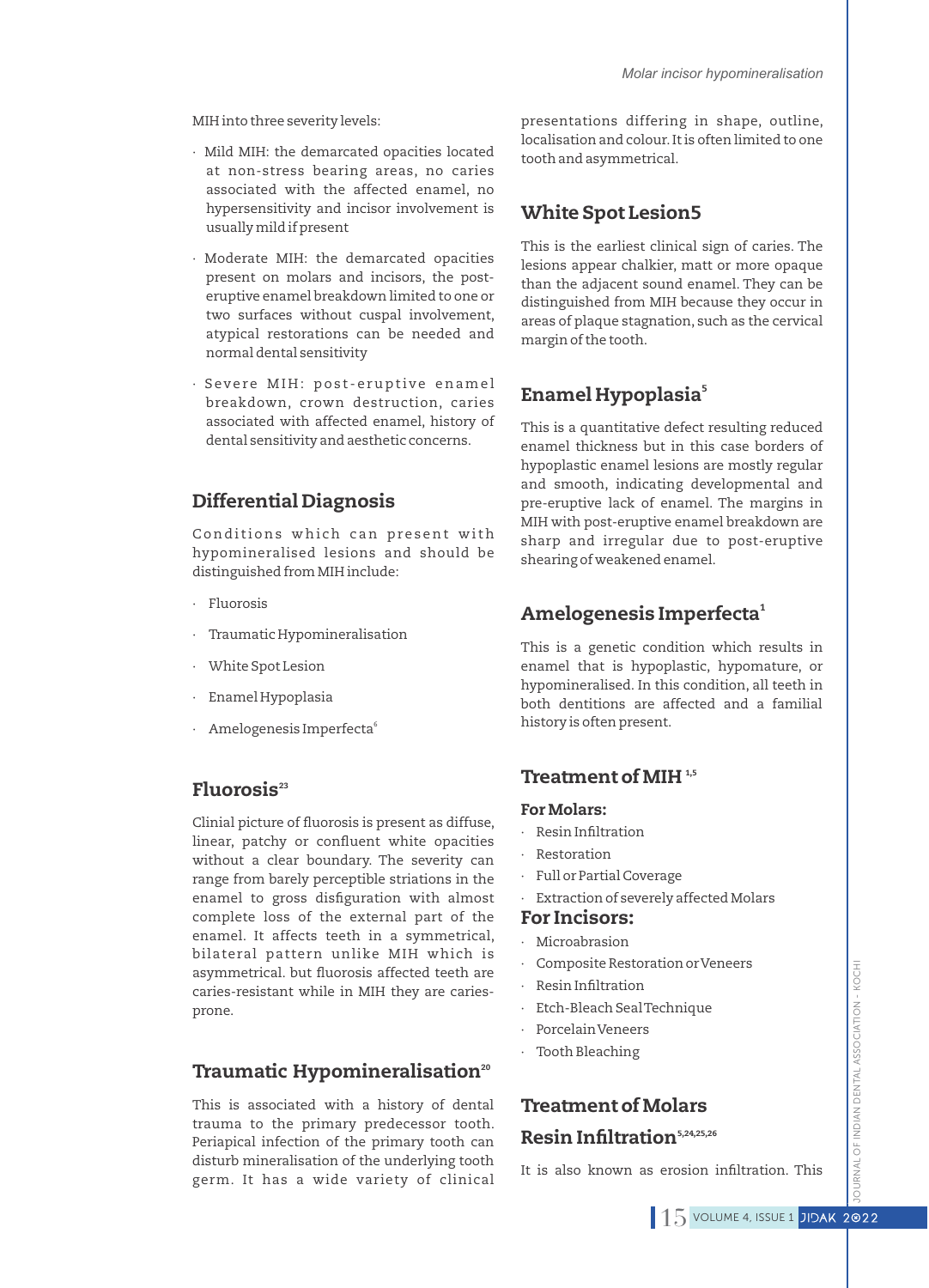technique uses a very low viscosity resin which is capable of penetrating demineralised enamel. Icon®resin infiltration (DMG America, Englewood, NJ, USA) is commercially available for aesthetic restoration of MIH affected incisors.The Icon system consists of Icon-Etch (15% hydrochloric acid), Icon-Dry (99% ethanol) and Icon-Infiltrant (Methacrylate-based resin). Use of hydrochloric acid eliminates the relatively intact surface layer resulting in open access to the body of the lesion, then the fluid resin is infiltrated into the broad channels of communication. This material could protect against acid attack, improve enamel micromechanical properties and decrease post-eruptive enamel breakdown and/or possible improvement in bonding and restorative outcomes.

Crombie et al. suggest that in MIH molars, the resin infiltrant has the potential to penetrate surfaces like hypomineralised cuspal inclines which are susceptible to post eruptive enamel breakdown without interfering with occlusion or being broken by occlusal forces so this material can be effective if used as 'fissure sealant', but the material here will be infiltrated into the hypomineralised enamel therefore this procedure, if done, is irreversible and it requires excellent isolation. As severity of MIH increases porosity increases resulting in more infiltrartion of resin. Increasing etching time could be needed in MIH cases as suggested by Kumar et al.

The main disadvantages of RC are the following: shrinkage due to the extent of the restoration, reduced strength due to impaired bond strength, microleakage, occlusal wear and restoration durability.

#### Restorations<sup>11,20,27,28</sup>

When restoring hypomineralised teeth, dentists frequently face difficulty in defining the cavity margins.When treating MIH affected teeth, the cavity design should involve removal of not just discolored enamel, but all porous enamel until resistance is felt.The rationale for this approach is that defective enamel remnants compromise the results. The choice of the materials depends on the severity of the defect and the cooperation of the child. Adhesive materials are selected due to the atypical cavity outlines following removal of hypomineralized enamel. Glass ionomer cement (GIC) or resin modified GIC restorations can be considered only as an intermediate approach until definitive restoration is placed.

Resin composite is the material of choice and recommended for one to three surface restorations and the pre-treatment with 5.25% sodium hypochlorite can improve the bond strength.The resin composite has shown longterm stability compared with other restorative materials in MIH-affected teeth. Bond strengths of resin composite to affected MIH enamel, however, are significantly lower than bond strengths to sound enamel for both single bottle total-etch and self-etching primer adhesives. The resin composite for hypomineralized enamel is susceptible to wear and marginal fractures. Therefore, long term maintenance is required. Amalgam should be avoided due to atypically shaped cavities in MIH molars so further breakdown often occurs at the margins, it is a non-adhesive so does not restore the strength of the tooth and is a poor insulator.

### Full or Partial Coverage<sup>27,29,30</sup>

In moderate to severely damaged MIH affected molars, full coverage restorations with a preformed metal crown (PMC) are the treatment of choice in a grown-up. PMCs can prevent further post-eruptive enamel breakdown, manage sensitivity, are not expensive, can establish correct interproximal and occlusal contacts, require no/little tooth preparation, and can be done in single visit. Non-precious metal, gold or tooth-coloured indirect onlays can be used in older children but the procedure is time consuming, technique sensitive and expensive. Preformed malleable composite temporary crowns that come in different sizes (Protemp Crown Temporisation Material by 3M ESPE) can offer an aesthetic option, some tooth preparation is required and the crown will require some adjustments but the process is considered easy and requires a single visit. There are as yet no studies that assess the performance of these crowns in MIH molars.

### Extraction of severely affected  $Molars<sup>31,32</sup>$

For severely affected FPMs with poor prognosis, extraction might be considered at the dental age of eight to ten years.<sup>57</sup> This will give the second permanent molars (SPM) an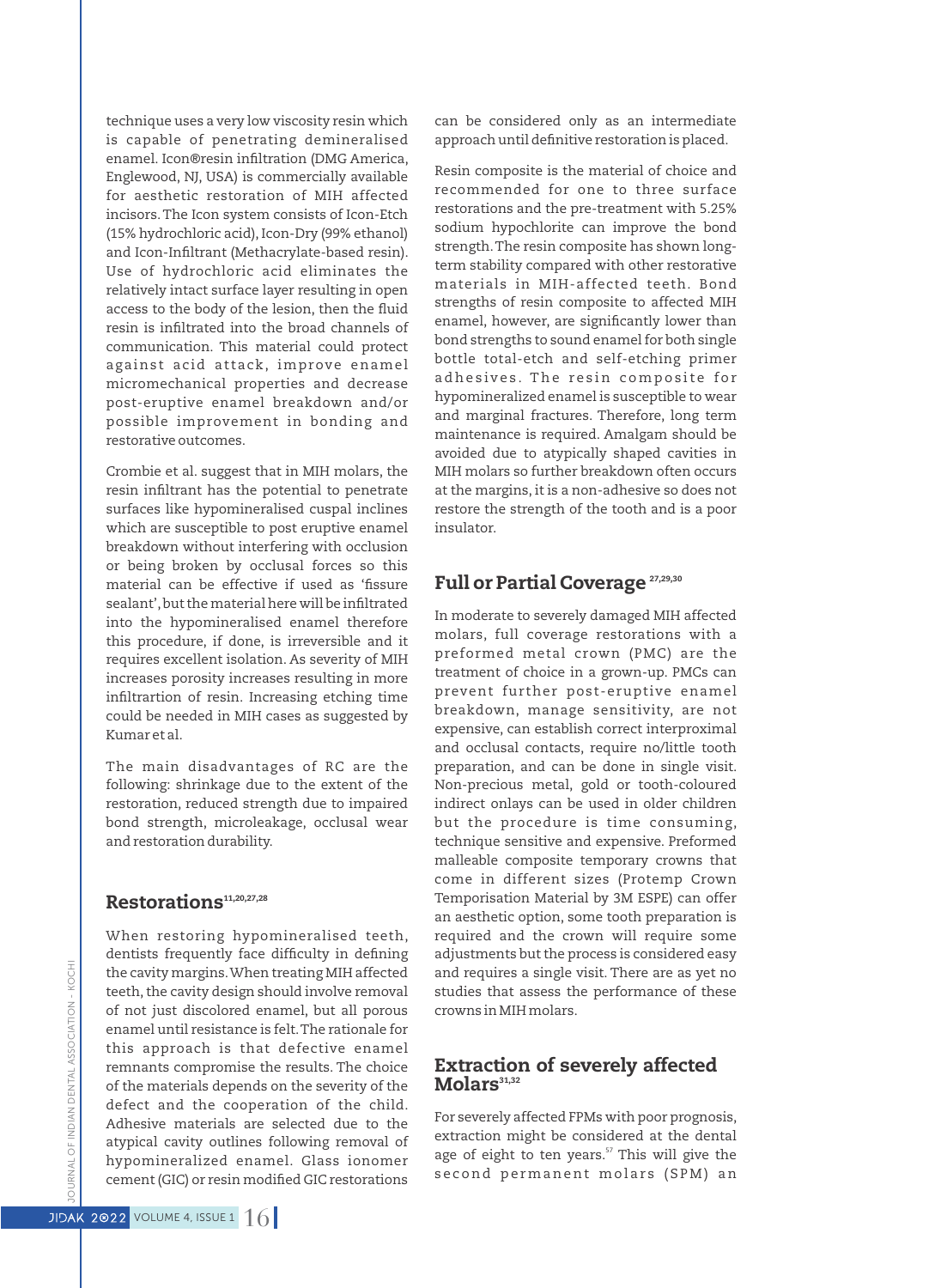opportunity to drift into the FPM position.It has been suggested that the ideal timing of FPM extraction is indicated radiographically by the calcification of the bifurcation of the roots of the lower SPMs.The chance of ideal positioning of the SPMs after the extraction of FPMs at the ideal time is 94% for upper SPMs and 66% for lower SPMs.

# Treatment of Incisors

## $Microabrasion<sup>11,33,34</sup>$

Microabrasion is effective in addressing the aesthetic concerns associated with incisors affected by mild MIH. Microabrasion involves the removal of a small amount of surface enamel(<100 μm) and erosion using 18% hydrochloric or 37.5% phosphoric acid with an abrasive paste.The process abrades the surface enamel while also polishing it which leads to changes in optical properties and this may improve the aesthetics. Microabrasion is indicated when the discolouration is limited to the outer surface of enamel and it is more effective at eliminating brown mottling. Home application of CPP-ACP after microabrasion was found to improve remineralization of the treated enamel surface. However, this microabrasion is limited to the superficial layer (shallow defects) of hypomineralized enamel.

### Composite Restoration or  $\mathbf V$ eneers $^{\scriptscriptstyle 20,27}$

Composite restorations involve removal of defective enamel and composite resin build-up using opaque resins to avoid excessive enamel reduction, while composite veneers could be a more conservative approach as it can be achieved with no tooth preparation that is, no removal of even defective enamel. These options could be indicated for large enamel defects that require treatment due to exposed dentine or chipped enamel. Pre-treatment with 5.25% sodium hypochlorite for one minute after etching can significantly improve bond strength .Therefore, long term maintenance is required as composite resins are susceptible to discolouration,wear and marginal fractures.

# Resin Infiltration<sup>25,26,35</sup>

Since the refractive index of the resin infiltrant (1.52) is close to that of healthy enamel (1.62), this can improve the optical properties by

improving the translucency and therefore improving the aesthetics. Attal et al suggested a modification in this technique for aesthetic management of MIH incisors and this was introduced as 'deep resin infiltration technique.' The technique involves preparing the affected tooth by an intraoral sandblasting device to ensure that the infiltration can indeed reach the full extent of the lesion in case of MIH. This should remove no more than 500 μm from surface enamel and after resin infiltration, some composite could be added to tooth surface. In general, the use of resin infiltration technique in MIH teeth requires further investigation, improvement in material properties and/or technique modifications to be strongly recommended in MIH cases.

# Etch-Bleach Seal Technique<sup>27,36</sup>

Wright suggested this technique to remove yellow-brown stains.The affected tooth should be etched first with 37% phosphoric acid for 60 seconds, followed by continuous application of 5% sodium hypochlorite as the bleaching agent for five to ten minutes. Then the tooth should be re-etched and covered with a protective layer such as clear fissure sealant or composite bonding agent.With this technique the yellowbrown stains can be eliminated leaving a white mottled appearance which is more aesthetically acceptable.

# <sup>5</sup> Porcelain Veneers

These are indicated for patients aged 18 years and above when the gingival margin has matured. It can be an option when the other techniques failed to produce satisfactory results.

# Tooth Bleaching<sup>27,37</sup>

This option is indicated for adolescents. The possible side-effects of bleaching are: sensitivity, mucosal irritation, and enamel surface alterations. Home bleaching through daily placement of 10% carbamide peroxide gel into custom fitted trays is the gentlest bleaching option prescribed by the dentist, but for more protection, the combined use of CPP-ACP Tooth Mousse and bleaching gel is recommended.The CPP-ACP Tooth Mousse will protect the tooth structure and remineralise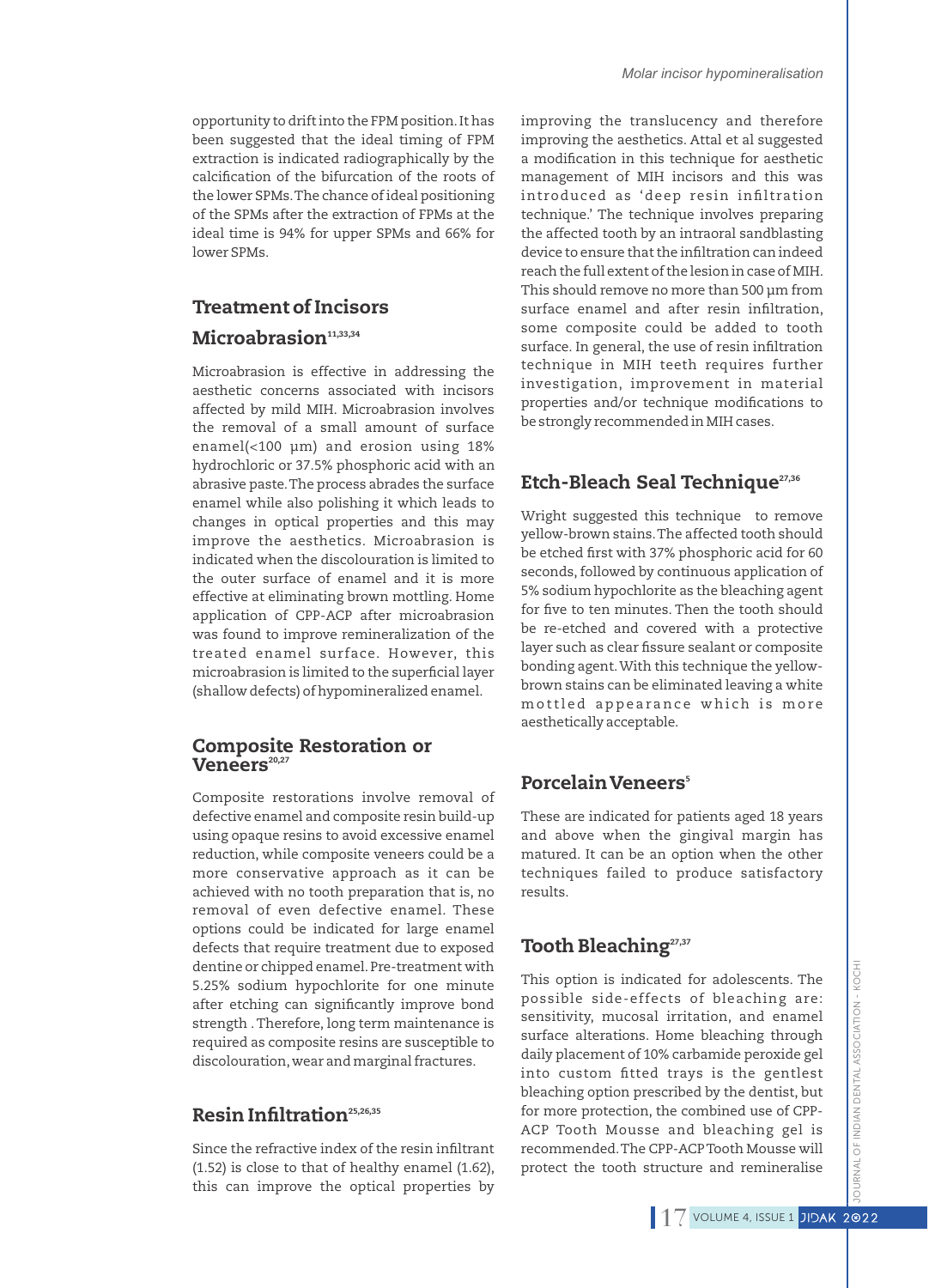the MIH opacities during the bleaching process without interfering with bleaching effect. The combined use of hydrogen peroxide and CPP-ACP, could be done with a ratio range from 1:6 to 3:4, depending on the opacity response to the bleaching agent

### Future Prospects of MIH<sup>11,38</sup>

A combination of factors may affect the occurrence of MIH and result in abnormal enamel formation. Although MIH was initially described as an idiopathic defect, it has recently been proposed that it is a genetic condition. A possible association has been observed between MIH and variations in the AMBN, ENAM, TUFT1, TFIP11, and SCUBE1 genes. However, one study indicated that environmental factors are also associated with the occurrence of MIH. HSPM and MIH share a similar clinical presentation, structural properties and putative etiology.

### **CONCLUSION**

MIH is a common childhood condition that presents a unique set of clinical challenges to dental health professional that is why good understanding about the etiology, early diagnosis specifically by differentiating from other enamel defects and appropriate treatment are essential for proper and effective management of MIH. But as we know every field require continuous research and evidences for proper effectiveness of treatment and long term management .

#### **REFERENCES**

- 1. Krishnan R, Ramesh M. Molar incisor hypomineralisation: A review of its current concepts and management. SRM J Res Dent Sci 2015;5(4): 248-52.
- 2. Ogden AR, Pinhasi R, White WJ. Nothing new under the heavens: MIH in the past? Eur Arch Paediatr Dent 2008;9:166-71.
- 3. Silva MJ, Kilpatrick NM, Craig JM, Manton DJ, Leong P, Burgner D et al. Etiology of hypomineralized second primary molars: a prospective twinstudy. J Dent Res 2019;98:77–83.
- 4. Weerheijm KL, Jalevik B, Alaluusua S. Molar-incisor hypomineralisation. Caries

Res 2001; 35: 390-391.

- 5. Almuallem Z, Naudi AB. Molar incisor hypomineralisation (MIH)- An Overview. Br Dent J 2018;225(7): 601-09.
- 6. Rodd HD, Graham A, Tajmehr N,Timms L, Hasmun N. Molar incisor hypomineralisation: current knowledge and practice. Int Dent J 2020: 1-7.
- 7. Hernandez M, Boj JR, Espasa E. Do we really know the prevalence of MIH? J Clin Pediatr Dent 2016;40:259–63.
- 8. Vieira AR, Kup E. On the etiology of molarincisor hypomineralization. Caries Res 2016;50:166-9.
- 9. Quispe DMA, de Priego GPM, Manco RAL, Portaro CP. Molar incisor hypomineralization: Prevalence and severity in school children of Puno, Peru. J Indian Soc Pedod Prev Dent 2021;39(3): 246-50.
- 10. Weerheijm KL, Mejare I. Molar incisor hypomineralization: A questionnaire inventory of its occurrence in member countries of the European Academy of Paediatric Dentistry (EAPD). Int J Paediatr Dent 2003;13:411-6.
- 11. Saitoh M, Shintani S. Molar incisor hypomineralization: A review and prevalence in Japan. Jap Dent Sci 2021;57:71-77.
- 12. Weerheijm KL. Molar incisor hypomineralization (MIH): clinical presentation, aetiology and management. Dent Update 2004; 31: 9–12.
- 13. Lygidakis NA, Dimou G, Marinou D. Molarincisorhypomineralisation (MIH). A retrospective clinical study in Greek children. II. Possible medical aetiological factors. Eur Arch Paediatr Dent 2008; 9: 207-217.
- 14. Farah RA, Monk BC, Swain MV et al. Protein content of molar-incisor hypomineralisation enamel. J Dent 2010 38: 591–596.
- 15. Crombie FA, Manton DJ, Palamara JE et al. Characterisation of developmentally hypomineralised human enamel. J Dent 2013 41: 611-18.
- 16. Jalevik B, Klingberg GA. Dental treatment, dental fear and behaviour management problems in children with severe enamel hypomineralization of their permanent first molars. Int J Paediatr Dent 2002;12:24-32.
- 17. Fagrell TG, Lingström P, Olsson S, Steiniger